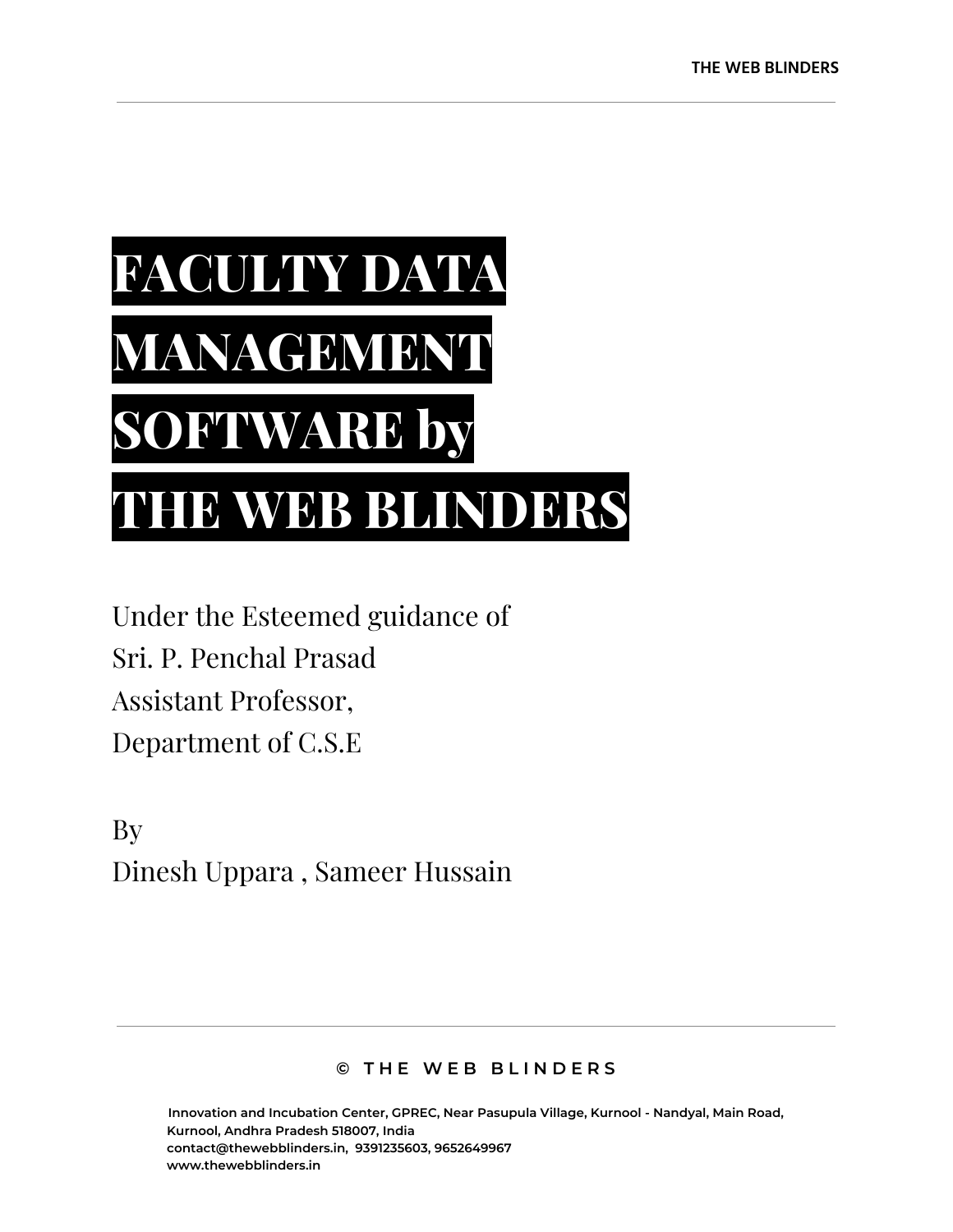### Why FACULTY WEB ?

- Manual process of Collecting data of Awards, Workshops, Papers etc and their Attachments for Professional bodies like NAAC, NIRF etc is a hectic process and takes a lot of time.
- Even if you collect data(usually via excel sheet), you have to work again to filter data as per requirements which again is time consuming.
- Using our software filtering & generating reports on faculty data can be done in a few seconds
- You don't have to repeat the whole process. Everything happens in a few button clicks.

## **Use Cases :**

- **Use Case 1 :** Reports of Awards & achievements , Faculty Designations, Book publications, Patents etc in the NIRF requested format can be generated in a few seconds.
- **Use Case 2 :** A complete dynamic Professional bio data ( including 20+ sections) of a faculty can be generated in the application etc

#### **© T H E W E B B L I N D E R S**

**Innovation and Incubation Center, GPREC, Near Pasupula Village, Kurnool - Nandyal, Main Road, Kurnool, Andhra Pradesh 518007, India contact@thewebblinders.in, 9391235603, 9652649967 www.thewebblinders.in**